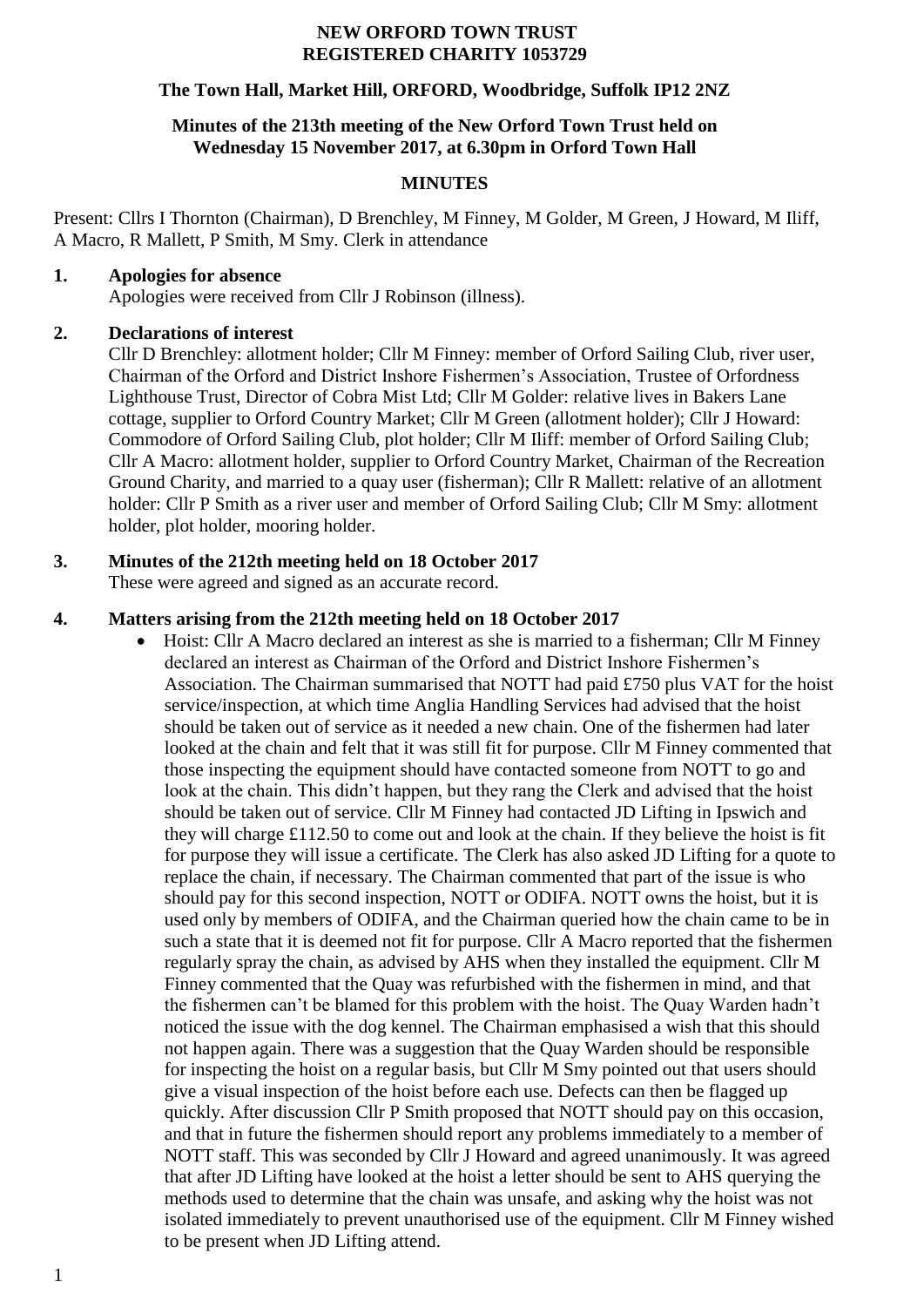### **ACTION Clerk to liaise with JD Lifting as above**

 General Data Protection Regulation: The Clerk reported that following a recent course at SALC (summarised by a document circulated to all Councillors in October) she had received some further information about possible costs of complying with the new GDPR regulations which come into force in May 2018. Anticipated costs are much higher than at first though, and could run to as much as £6,000-£7,000 in year one, with reduced costs in subsequent years. There was suggestion that there was no need for NOTT to go through this, and it was suggested that NOTT should wait a year to see how things pan out. The Clerk reiterated the importance of complying with the new GDPR as soon as possible. After discussion Cllr P Smith agreed to look into this further and report back to the Trustee.

# **ACTION Clerk to forward information Cllr P Smith**

### **5. Treasurer's report**

 Cheques and balances from 1 to 31 October 2017 These were accepted and signed by the Trustee.

## **6. Committee reports**

## Minutes of an **Estates/Highways** meeting held on 19 October 2017 Millennium Wood

Cllr J Howard reported that he had spoken with Chris Green about a number of issues. They had looked at 2 large conifer trees in the garden of 1 Bakers Lane (not planted by the current tenant). The roots from the trees are beginning to affect the path and house so they need to be removed. Cllr J Howard will talk to the tenant about this. In addition, there are 2 smaller conifers in the front garden of 2 Bakers Lane which will also need to come out before they get any bigger. It was agreed that Nathan Smy should be asked to quote to remove all the conifers, and Cllr J Howard will speak to Seth Lord about it.

Re damp work to the cottages, the Committee had agreed that it would carry out external work to the cottages first, along with work to rectify the damp issues inside no 1, as it is believed the tenant will probably be able to find alternative accommodation fairly easily. Internal work to the other cottages could then take place in the spring or the summer. The Contractor should be able to work around the tenants at this time. Cllr J Howard is meeting with Ben Scopes on 27 November to discuss this. The Contractor has given a price for all the work, and will hold this price until next year.

Cllr J Howard reported that Chris Green had managed to get rid of around 80% of the Himalayan Balsam present in Millennium Wood. It is an invasive species and will take 2-3 years to eradicate completely. Chris Green will spray it again in January and February.

Members of the Estates Committee had met at Millennium Wood. Many of the trees which had previously been planted are not in a good state, with some having been eaten by deer, and others being starved of light due to the high hedge between Quay Meadow and Millennium Wood. Members of the Committee had found the old concrete base where the youth club used to stand. The base is not in a good state. The Committee had considered if it might be possible to lease out plots of lands for putting sheds on. Cllr J Howard had spoken to the Planning Department at inappropriate. As with riverside plots, individual plot holders would need to be responsible for applying for planning permission. If NOTT decided to progress with this, the topsoil could be scraped off and a 'roadway' put down from the rear of the Quay Street car park to access plots. The placement of any plots would need to allow for continued access to the ditch at the back of Millennium Wood. It is understood that before Millennium Wood became Millennium Wood, is was part of Quay Meadow. The Trustee acknowledged that there might be some opposition to such plots, but something needs to be done with the area. If NOTT does nothing then Suffolk Coastal Norse can mow it, and put weed killer down, but it will need to be kept on top of.

Cllr J Howard had given some consideration to work to refurbish the toilet block in the Quay Street car park, and felt that £12,000-£15,000 would be sufficient to get the work carried out. He will contact Mark Thacker soon and talk this through with him. It is important to make everything easy to clean and look after. He suggested again that showers would not be a good